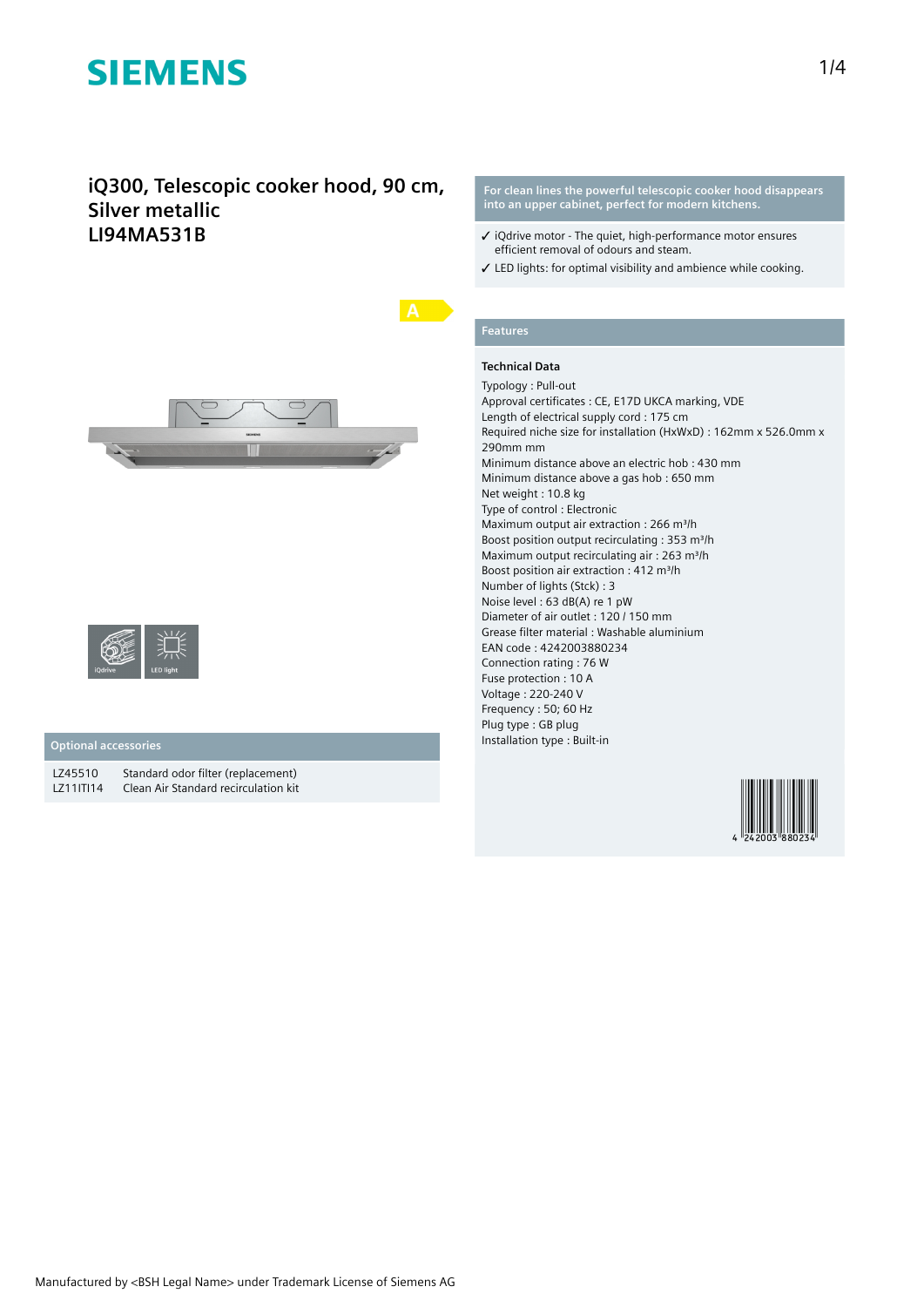## iQ300, Telescopic cooker hood, 90 cm, **Silver metallic LI94MA531B**

### **Features**

### **Features**

- Soft touch button control with Electronic display
- $\bullet$  3 x power levels plus intensive setting
- $\bullet$  3 x 1,5W LED
- Efficient BLDC motor
- Automatic intensive revert (6mins)
- Automatic after running (Automatic after running (10 minutes))
- 3 x metal grease filter cassettes dishwasher safe

#### **Design**

- 90 cm wide
- Silver metallic lacquer
- Handle strip specification: stainless steel with logo
- 
- ●<br>● Filter cover stainless steel, perforated and dishwasher safe

### **P e r f o r m a n c e**

- Suitable for ducted and re-circulating operation
- For recirculated extraction recirculating kit (accessory) needed
- $\bullet$  Energy Efficiency Class: A (at a range of energy efficiency classes
- from  $A_{+++}$  to D)  $\bullet$  Extraction rate according to EN 61591 ø 15 cm:
- max. Normal use266m³/h
- Intensive412 m³/h
- Noise level according to EN 60704-3 and EN 60704-2-13 at max. normal use exhaust air: 63 dB(A) re 1 pW
- Noise level according to EN 60704-3 and EN 60704-2-13 exhaust a i r :
- Max. normal use:63dB(A) re 1 pW
- Intensive: 70 dB(A) re 1 pW
- Colour Temperature: 3500 K
- Light Intensity: 355 lux
- Power rating: 76 W
- Average Energy Consumption: 22.2 kWh/year\*
- Blower Efficiency Class: B\*
- Lighting Efficiency Class: A\*
- Grease Filtering Efficiency Class: C\*

#### Planning and installation information

- Dimensions (HxWxD): 203 x 898 x 290 mm
- Built-in dimensions (HxWxD): 162 x 526 x 290 mm
- Diameter pipe Ø 150 mm (Ø 120 mm enclosed)
- Electrical cable length 1.75 m
- *\* In accordance with the EU-Regulation No 65/2014*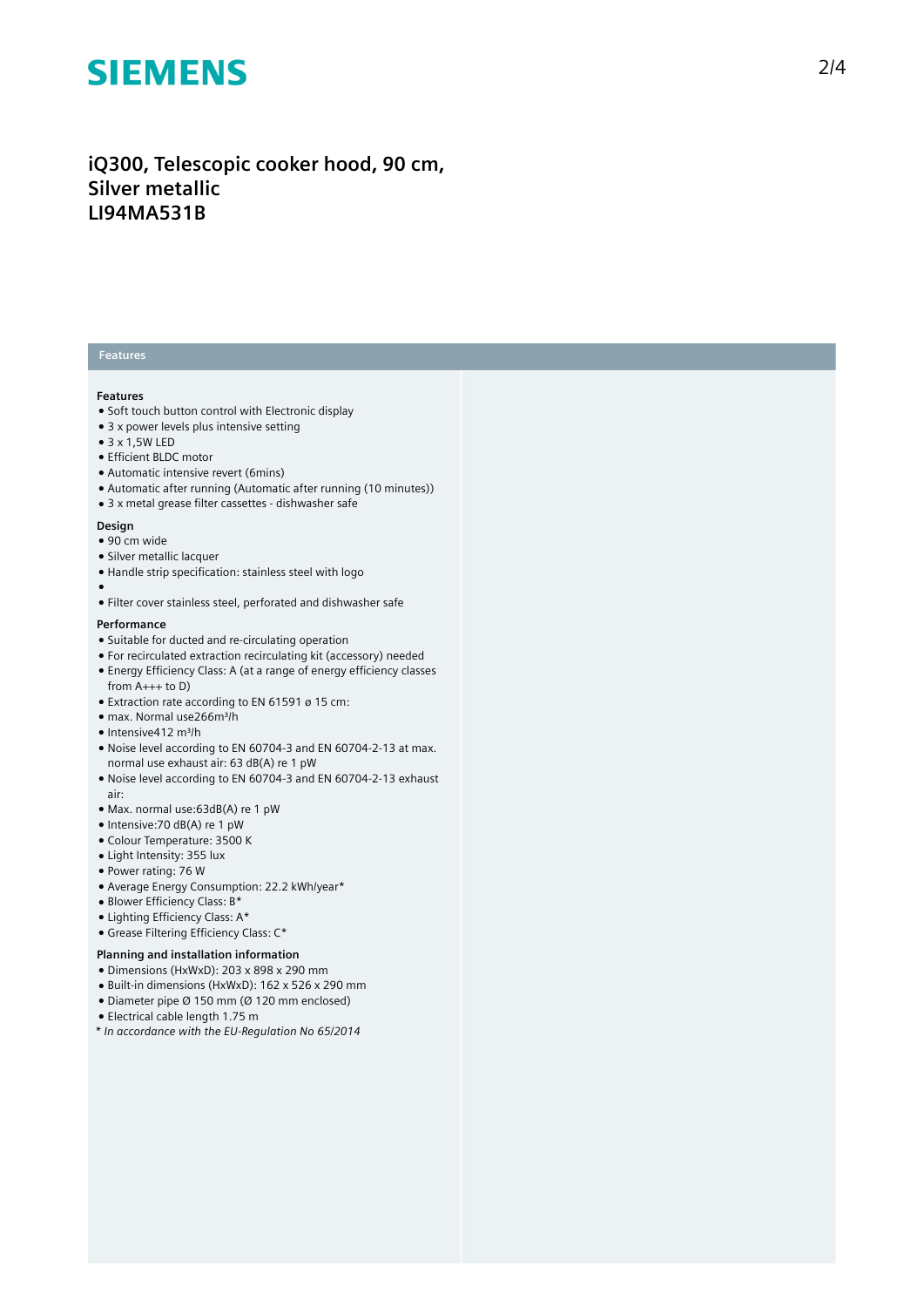**iQ300, Telescopic cooker hood, 90 cm, Silver metallic LI94MA531B**